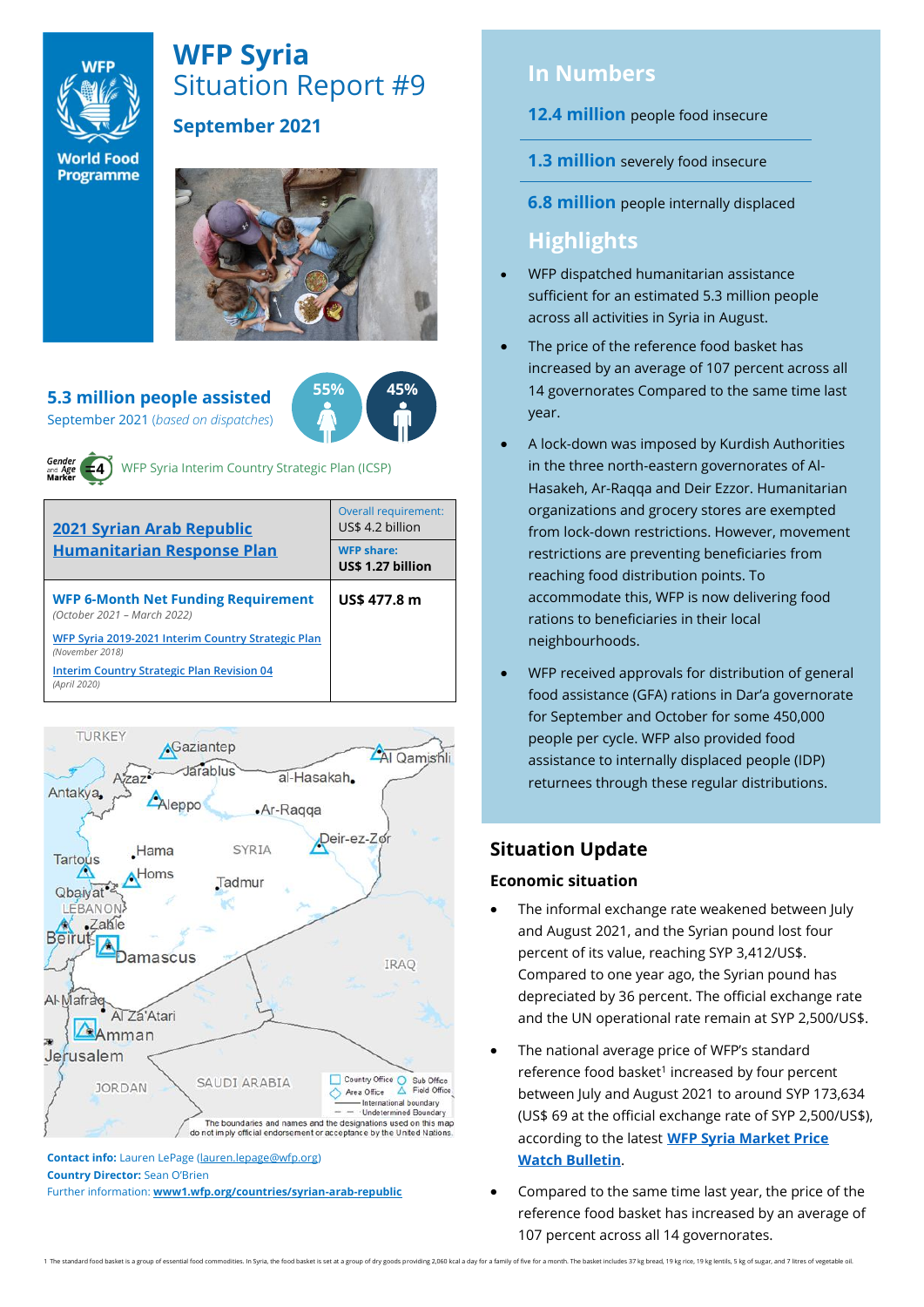#### **Southern Syria**

- The situation in Dar'a al Balad (Dar'a governorate) remained relatively calm in September this comes after the Government of Syria reached new settlement agreements in localities across Dar'a Governorate.
- WFP received approvals for distribution of general food assistance (GFA) rations in Dar'a governorate for September and October for some 450,000 people per cycle. WFP also provided food assistance to internally displaced people (IDP) returnees through these regular distributions.

### **North-Western Syria**

• According to the latest data released by the UNHCR-led Camp Management and Camp Coordination (CCCM) Cluster in September, 1.7 million IDPs remain in IDP sites in north-western Syria as of August 2021. Of these, 80 percent are women and children, and some 37,700 IDPs are reported to be persons with specific needs. The CCCM cluster also noted that most of IDP sites in northwestern Syria report critical levels of population density.

### **North-Eastern Syria**

• A lock-down was imposed by Kurdish Authorities in the three north-eastern governorates of Al-Hasakeh, Ar-Raqqa and Deir Ezzor. Humanitarian organizations and grocery stores are exempted from lock-down restrictions. However, movement restrictions are preventing beneficiaries from reaching food distribution points. To accommodate this, WFP is now delivering food rations to beneficiaries in their local neighbourhoods.

### **Coastal Syria**

• Several fires erupted in various places of the coastal area (ten in Lattakia city and its rural area and five in Tatous rural) due to the increase of weather temperature. All the fires were successfully put out and only material damages reported.

# **WFP Operations**

• WFP dispatched food and nutrition assistance sufficient for an estimated 5.3 million people across all activities in Syria in August. US\$ 1.8 million in cash-based transfers (CBT) was distributed to 112,800 WFP beneficiaries.

#### **General Food Assistance (GFA) Programme**

- In September, WFP dispatched GFA sufficient for some 5.26 million people across all 14 Syrian governorates.
- Cross-border deliveries from Turkey accounted for 25 percent of the total WFP general food assistance dispatched. This includes food rations for some 1.3 million people areas of Idlib and Aleppo governorate inaccessible from inside Syria.

# **Livelihoods, Resilience and Social Safety Nets**

- WFP reached some 17,500 people under its livelihoods, resilience, and social safety-nets-projects by providing kitchen gardens, food processing units, and thyme cultivation assistance across many governorates in Syria.
- WFP has now completed its rehabilitation support to seven bakeries through its provision of production lines, generators, and civil works.

# **School Feeding Programme**

• Schools reopened on 5 September, and WFP resumed the fresh meals programme in September, while preparing to implement the first round of date bar and e-voucher distributions in October. WFP assisted 31,000 children under the School Feeding activity in September.

# **Nutrition Programme**

- WFP dispatched nutrition products for the prevention of acute malnutrition and micronutrient deficiencies for 209,700 children (6-23 months old) and Pregnant and Lactating Women and Girls (PLWG). This includes some 67,700 PLWG who received CBT to purchase fresh food from WFP-contracted shops.
- WFP dispatched nutrition products for the treatment of moderate acute malnutrition for 9,700 children and PLWG for one month.

# **Clusters and Common Services**

# **Logistics Cluster**

- Facilitating the cross-border operation from Turkey, the WFP-led Logistics Cluster transshipped 433 Syrian trucks from Turkey in August through the Bab al-Hawa border crossing. A total of 10,900 mt of Education, Health, WASH and Shelter items were transhipped on behalf of IOM, UNHCR and UNICEF.
- In September, the WFP-led Logistics Cluster facilitated the storage of 450  $m<sup>3</sup>$  of humanitarian goods in its common storage facilities in Aleppo, Rural Damascus and Qamishli on behalf of WHO, NRC, ICRC and UNFPA.

# **Food Security Sector**

The WFP co-led Food Security Sector reached at least 5.7 million people with regular food baskets and an additional 2 million people with bread and flour distribution in August. In addition, at least 105,000 people were reached with emergency response through Ready to Eat Rations, Cooked Meals & Emergency Food Baskets. Cumulatively, at least 1.5 million beneficiaries have been reached with livelihoods interventions since the beginning of the year across various activities with support including enhanced self-reliance of affected households and restoration or creation of income generating opportunities to save and sustain lives.